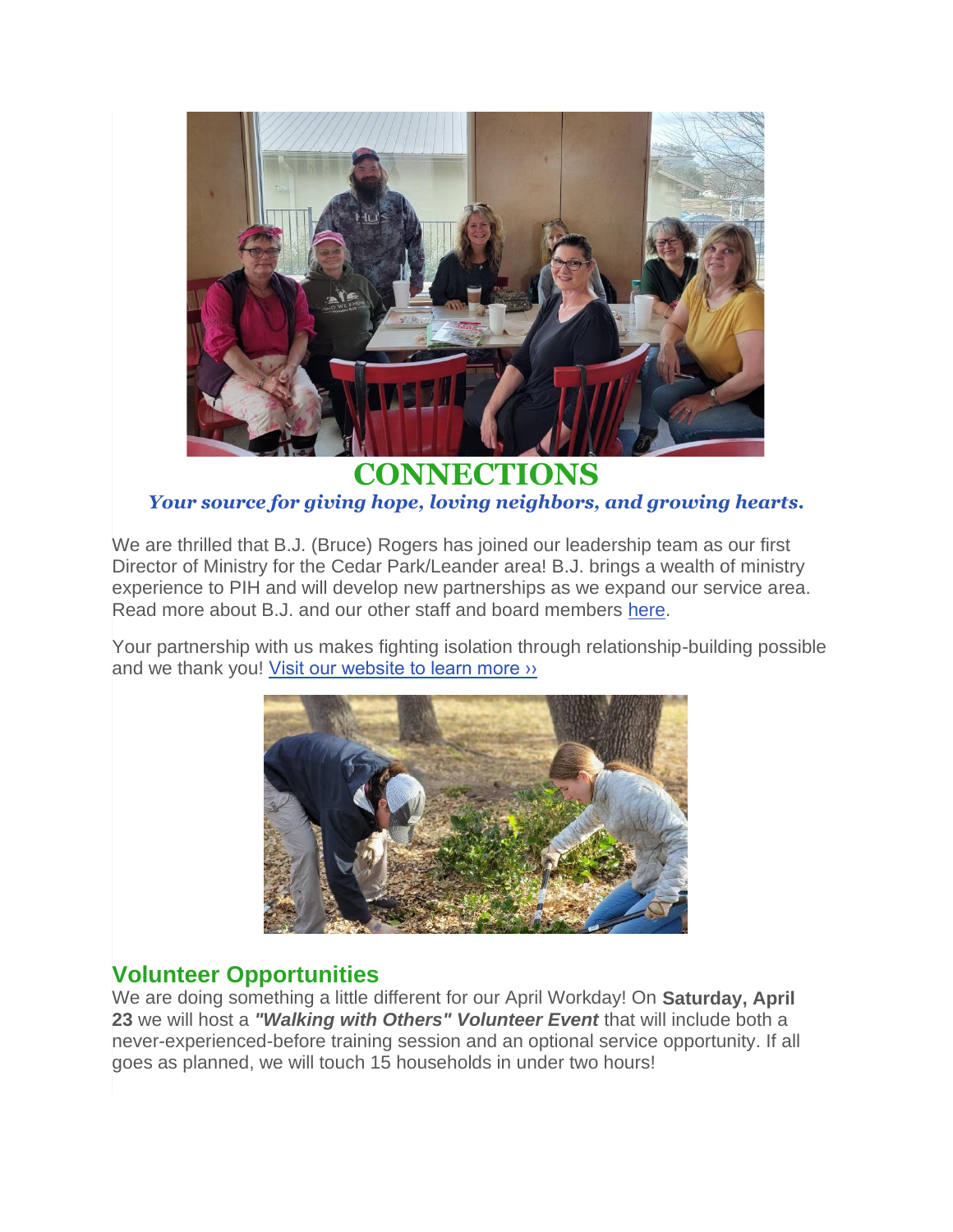Click the button below to access the signup link for **April 23** and to get additional details about this fun day. Signups for our **May 21 Workday** are also open.

In the coming months you will have multiple opportunities to volunteer in the Cedar Park/Leander area! [Get information here ››](https://pihtx.org/volunteer-cpl/)

Questions about volunteering? Email Diahn Ehlers at [dee@pihtx.org.](mailto:dee@pihtx.org?subject=Volunteer%20Questions)



### **Your 2021 Impact Report is Ready!**

We know you will enjoying reading about all of the wonderful things that are happening because of your support and prayers. Click here to view the *[2021 Impact Report.](https://pihtx.org/wp-content/uploads/2022/03/0324_PIH-2021-Impact-Report_Digital_Compressed.pdf)*

### **[DONATE](https://pihtx.org/donate/)**

# **Who Said What?**

*"I have been so impressed by what I have been learning about Partners in Hope in the recent past from the fellowship dinner, from getting to know Tricia, and from reading Matt's book. I look forward to receiving the monthly newsletter and learning about other volunteer opportunities. ~* Heather Goodson, Volunteer

# **Announcing:** *The Power of "With"*

We are excited to announce that Partners in Hope has published *The Power of "With": Making a greater impact with a relational ministry culture*, a workbook for leaders of churches and faith-based nonprofits. There is also a corresponding workbook, *Walking With Others*, for volunteers who work with those organizations.